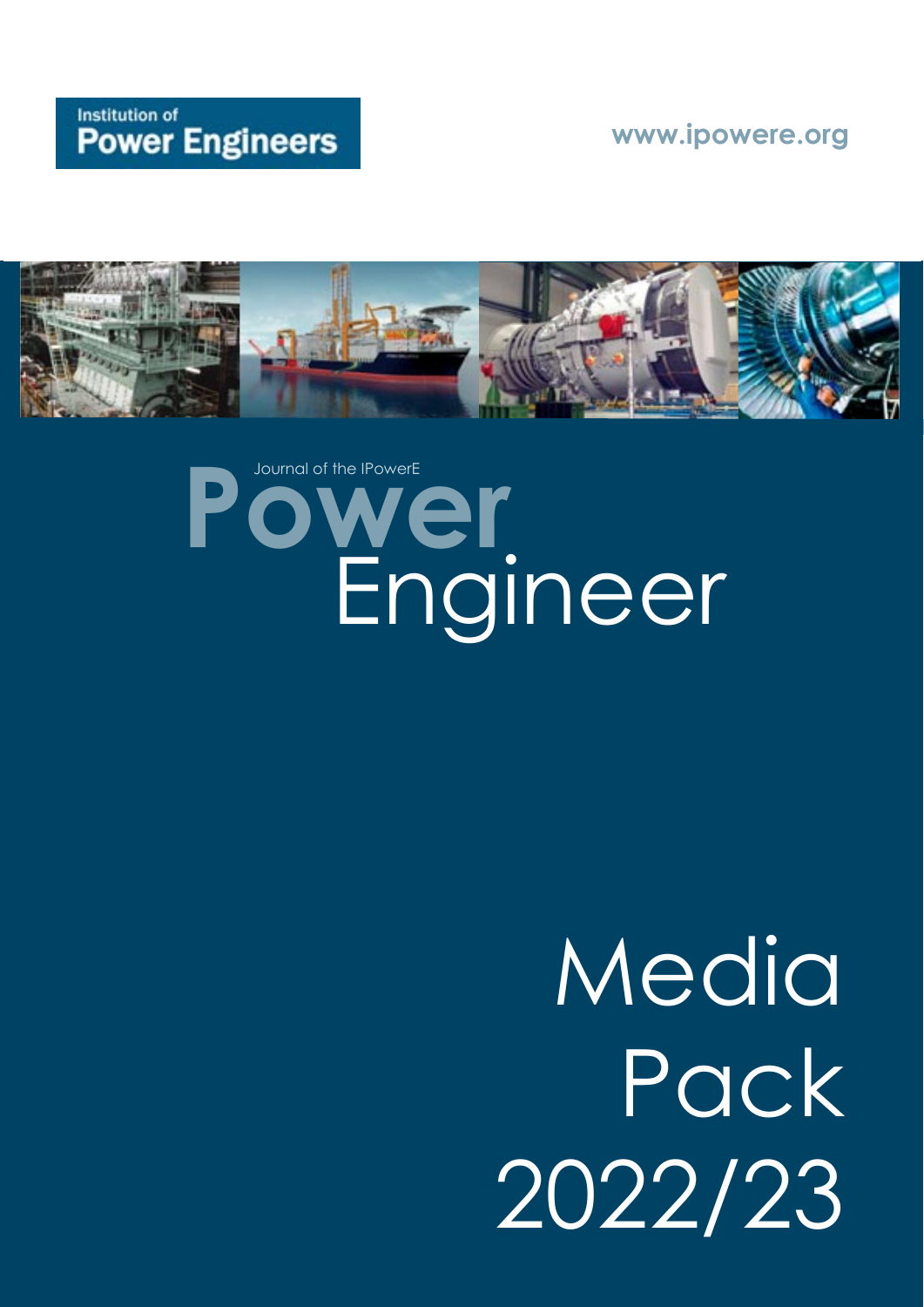# Introduction

As the leading technical journal for the power industry, *Power Engineer* is read by engineers, technologists, managers, graduates and students who share the IPowerE's passion for innovation and technological advances in design and operation of gas turbines and reciprocating engines that meet the demands of industry today. Our members turn to *Power Engineer* for an informative, interesting and thought-provoking insight into industry developments and latest news and updates from the IPowerE.

*Power Engineer* is published four times each year and provides a mix of news, features, interviews, in-depth technical papers and industry information. *Power Engineer's* controlled circulation is 100% requested by name. The majority of our members are qualified engineers responsible for purchasing and specifying products and services. We also have a number of student members who use the *Power Engineer* as an essential source of technical information covering a wide range of topics.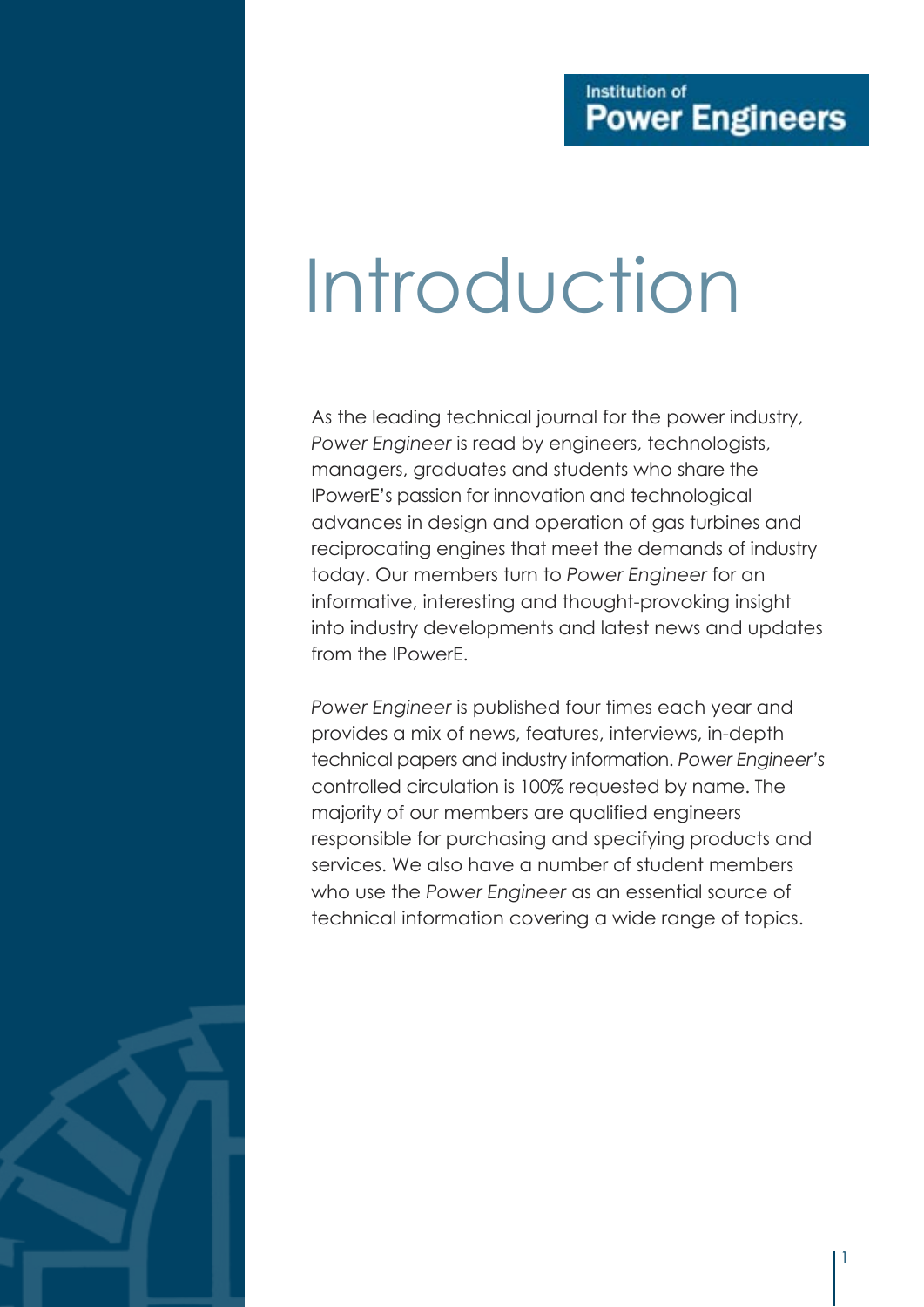### Advertising with IPowerE

*Power Engineer* reaches our entire membership base which, not only includes qualified engineers responsible for purchasing and specifying, but also students who use *Power Engineer* as an essential source of technical information. In addition to our members, *Power Engineer* is also available to non-members on a subscription basis. This means that *Power Engineer* is a perfect vehicle for advertising your brand, products and services. Whatever size or type of organisation, if you need to reach influencers across the power industry, *Power Engineer* provides an effective and affordable media solution.

### Sponsorship

Our sponsorship opportunities include online media and print publications, conference, training course and event sponsorship, all of which provide an unparalleled opportunity for your company to showcase your products and services, in addition to showing your support for the IPowerE.

Full details of current sponsorship opportunities can be found on our website www.ipowere.org or contact the IPowerE office on 01234 214340 or email enquiries@ipowere.org

### **Editorial**

We are pleased to receive press releases for inclusion in *Power Engineer*. Please contact our Editorial Team on 01234 214340 or email enquiries@ipowere.org

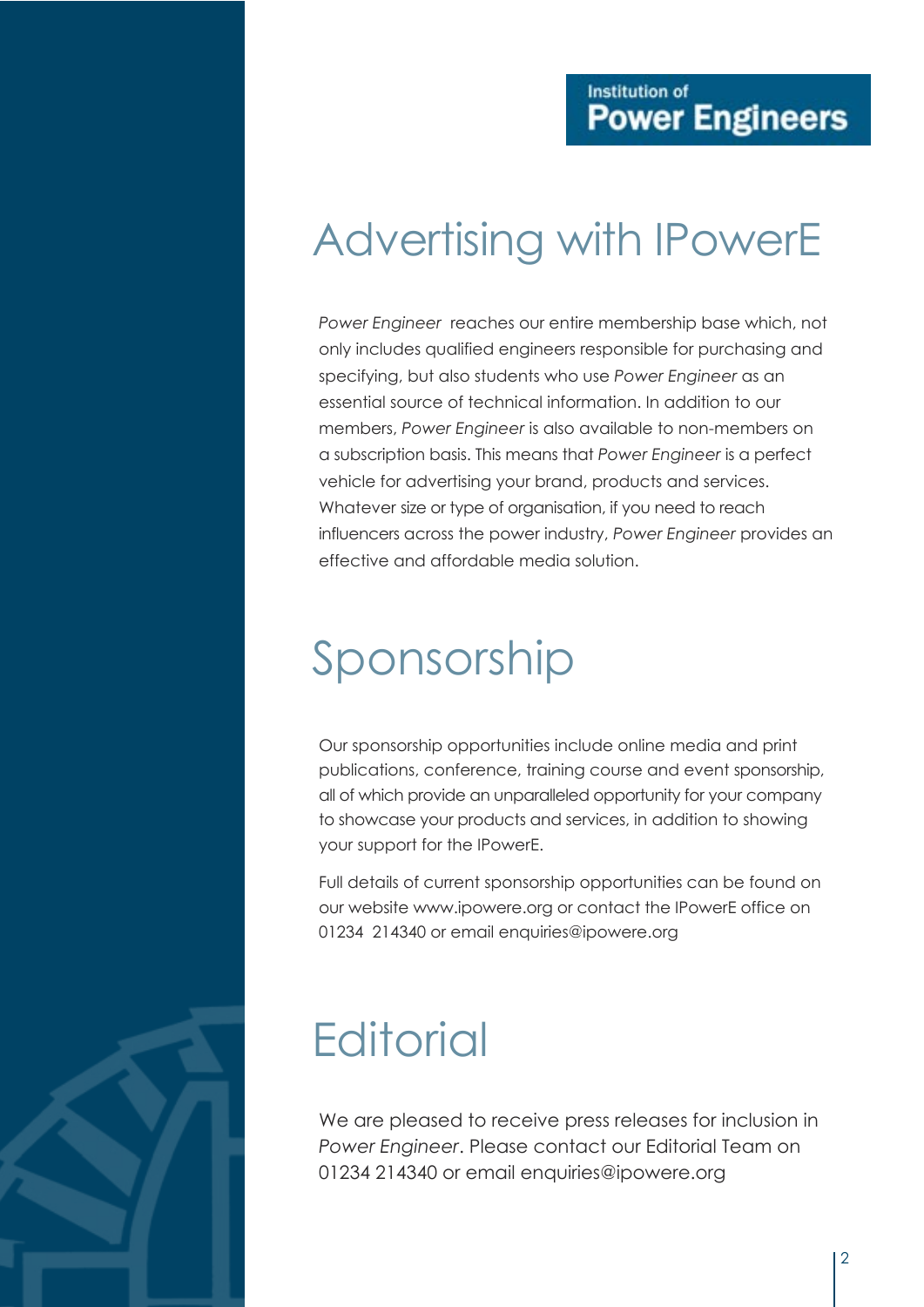#### **Institution of Power Engineers**

# Ratecard

#### **Display**

| No of insertions   |          | $\mathbf{2}$ | 3        | 4        |
|--------------------|----------|--------------|----------|----------|
| Double page spread | £1,205   | £1155        | £1100    | £1030    |
| Full page          | £605     | £580         | £550     | £515     |
| Inside front cover | £755 $*$ | £720 $*$     | £685 $*$ | £650 $*$ |
| Inside back cover  | £695 $*$ | £660 $*$     | £625 $*$ | $£590*$  |
| <b>Back cover</b>  | £820*    | $£760*$      | £735 $*$ | $£700*$  |
| Half page          | £410     | £390         | £370     | £350     |
| Inside front cover | £540     | £520         | £490     | £460     |
| Inside back cover  | £480     | £460         | £430     | £410     |
| Quarter page       | £235     | £220         | £205     | £195     |

#### Prices excludes VAT

\*Includes a 100 word company profile on the IPowerE website

#### **Specials**

| Insert - loose/bound                   | Price on application |
|----------------------------------------|----------------------|
| Special positions - specified          | $+30\%$              |
| Special positions - facing matter +20% |                      |

#### **Online**

Price on application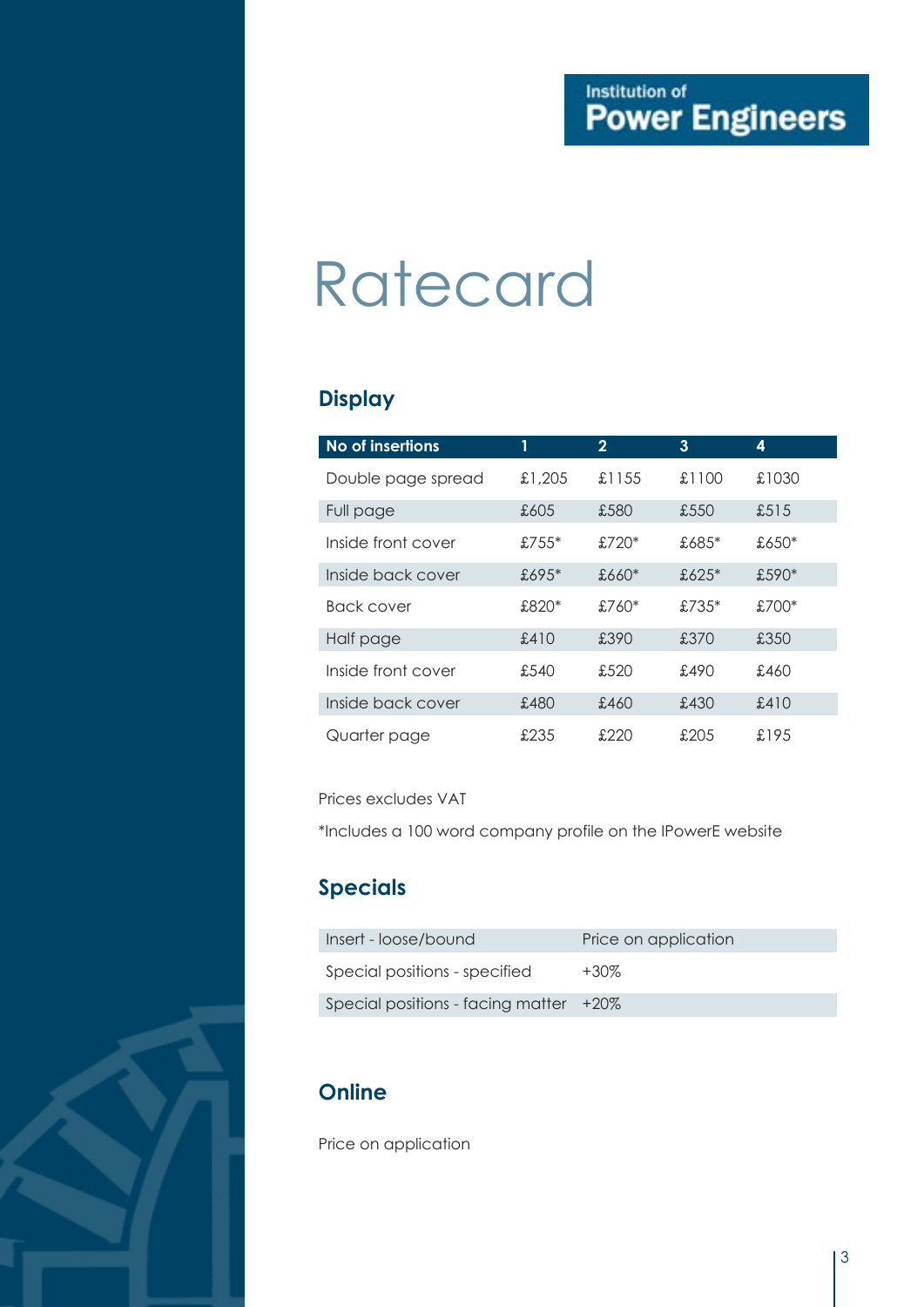# Mechanical data

| <b>Advertisement type</b> | Area                                | Height x width                                        |
|---------------------------|-------------------------------------|-------------------------------------------------------|
| Double page spread        | <b>Type</b><br>Bleed<br>Trim        | 254mm x 386mm<br>292mm x 426mm<br>286mm x 420mm       |
| Full page                 | <b>Type</b><br><b>Bleed</b><br>Trim | 254mm x 178mm<br>$292$ mm x $216$ mm<br>286mm x 210mm |
| Half page - horizontal    | <b>Type</b><br>Bleed<br>Trim        | 124mm x 178mm<br>143mm x 216mm<br>140mm x 210mm       |
| Half page - vertical      | <b>Type</b><br><b>Bleed</b><br>Trim | $254$ mm x 86mm<br>292mm x 103mm<br>286mm x 100mm     |
| Quarter page - portrait   | <b>Type</b>                         | $124$ mm x 90mm                                       |
| Quarter page - landscape  | <b>Type</b>                         | 60mm x 178mm                                          |

All images must be a minimum of 300dpi and all colours and images must use the CMYK colour spec. RGB/Lab colours, Pantones, etc are not valid colour specs for print. Any picture, logo, etc must be the size that they appear on the advertisement and not compressed using your design package scale routine.

Although we hold an extensive number of fonts, this does not guarantee that we have every typeface. If in doubt, please contact us before sending a file that contains any unusual or not often used fonts; or to be sure, CONVERT FONTS TO OUTLINE using the appropriate software before sending. This will avoid any unnecessary problems.

If we do not hold the required font we will attempt to replace it with a similar font, but IPowerE cannot guarantee the correct reproduction of all texts if fonts are missing.

*Power Engineer* is published four times a year - March, June, September, December.

Copy date is six weeks prior to publication.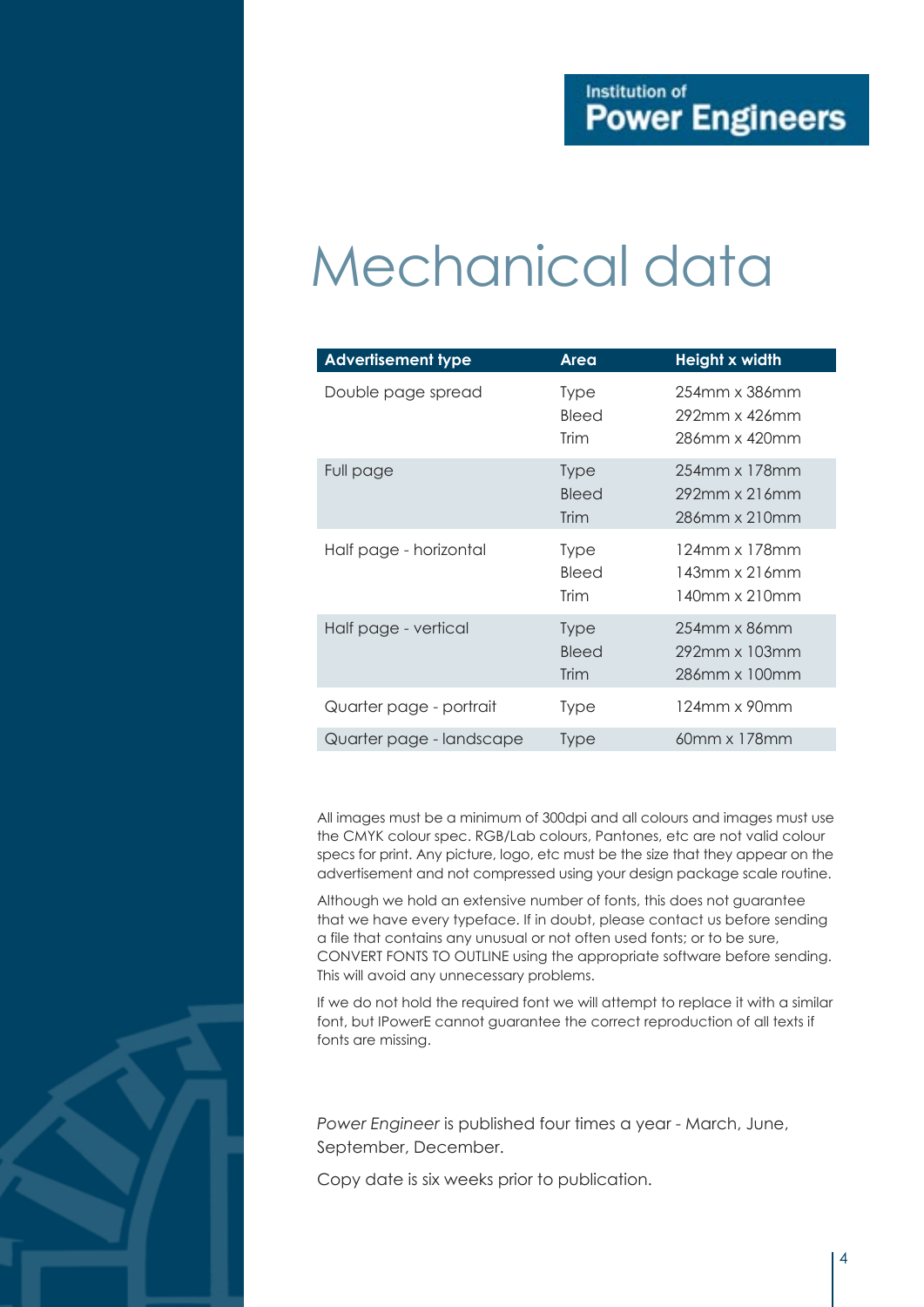## Terms and conditions

The publisher reserves the right to refuse or cancel any advertisement. Upon acceptance, publication is dependent on space availability.

The publisher reserves the right to insert the word 'advertisement' above any copy.

The publisher assumes no financial responsibility for typographical errors in an advertisement that has been supplied as final artwork. However, if at fault, we will reprint the advertisement. Notification must be made within one week of the date of publication.

In no event will the publisher be responsible for errors and omissions if accurate copy is not supplied by the advertiser by the closing date.

The advertiser agrees to defend and indemnify the publisher against any and all liability, loss or expense incurred from claims of trademarks, trade names or patents, violations of rights of privacy and infringements of copyrights and proprietary rights resulting from the publication of the advertiser's advertisements.

Advertisers who have contracted for multiple insertions at discounted rates and who fail to fulfil the terms of the contract shall be liable for the entire amount discounted and any reasonable collection costs.

Advertisements produced by the publishers shall be its property and shall not be reproduced photographically or used by other publications without its consent.

Space reservations may not be cancelled after the closing date.

Advertisers and their agencies are jointly responsible for advertising costs.